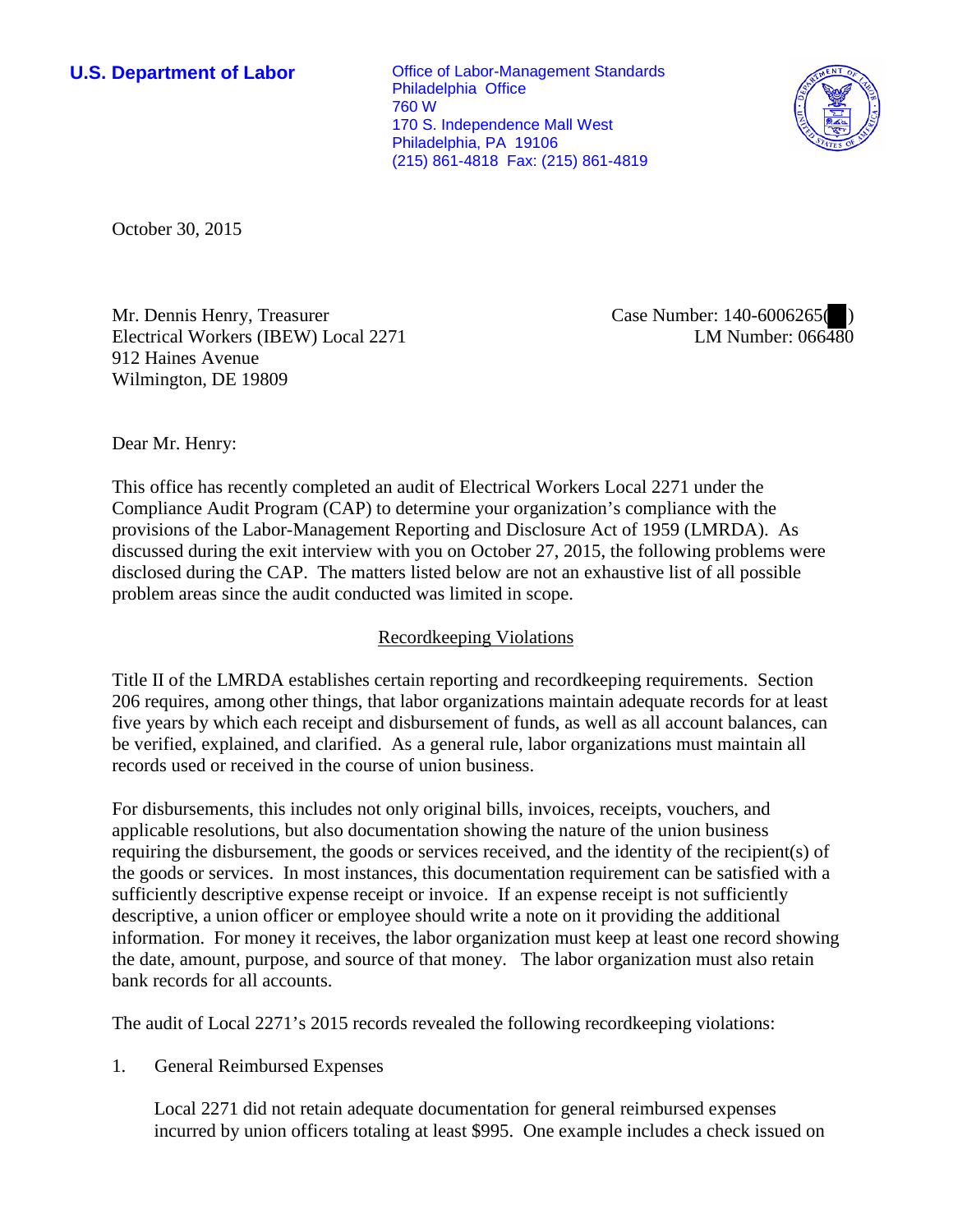May 24, 2015 to President Pearse Kerr totaling \$285, which was not supported by adequate documentation. You indicated that President Kerr was issued this check because he initially paid for the May 2015 meeting expenses on his personal credit card, and was later reimbursed by the union.

As noted above, labor organizations must retain original receipts, bills, and vouchers for all disbursements. The president and treasurer (or corresponding principal officers) of your union, who are required to sign your union's LM report, are responsible for properly maintaining union records.

## 2. Lost Wages

Local 2271 did not retain adequate documentation for lost wage reimbursement payments to union officers totaling at least \$360. The union must maintain records in support of lost wage claims that identify each date lost wages were incurred, the number of hours lost on each date, the applicable rate of pay, and a description of the union business conducted. The OLMS audit found that Local 2271 did not identify the number of hours lost, and the rate of pay for each officer who was reimbursed lost wages.

During the exit interview, I provided a compliance tip sheet, *Union Lost Time Payments*, that contained a sample of an expense voucher Local 2271 may use to satisfy this requirement. The sample identifies the type of information and documentation that the local must maintain for lost wages and other officer expenses.

# 3. Disposition of Property

Local 2271 did not maintain an inventory of IBEW logo sweatshirts it purchased and sold. The union must report the value of any union property on hand at the beginning and end of each year in Item 30 (Other Assets) of the LM-3. The union must retain an inventory or similar record of property on hand to verify, clarify, and explain the information that must be reported in Item 30.

The union must record in at least one record the date and amount received from each sale of union shirts, hats, jackets and other items.

### 4. Failure to Record Receipts

Local 2271 did not adequately record in its receipts records any sources of receipts including employer dues checkoff checks and checks received from direct dues payers. For example, although the local included the total amount of receipts deposited per month in their general ledger, the union did not itemize their receipts appropriately. Union receipts records must include an adequate identification of all money the union receives. The records should show the date and amount received, and the source of the money.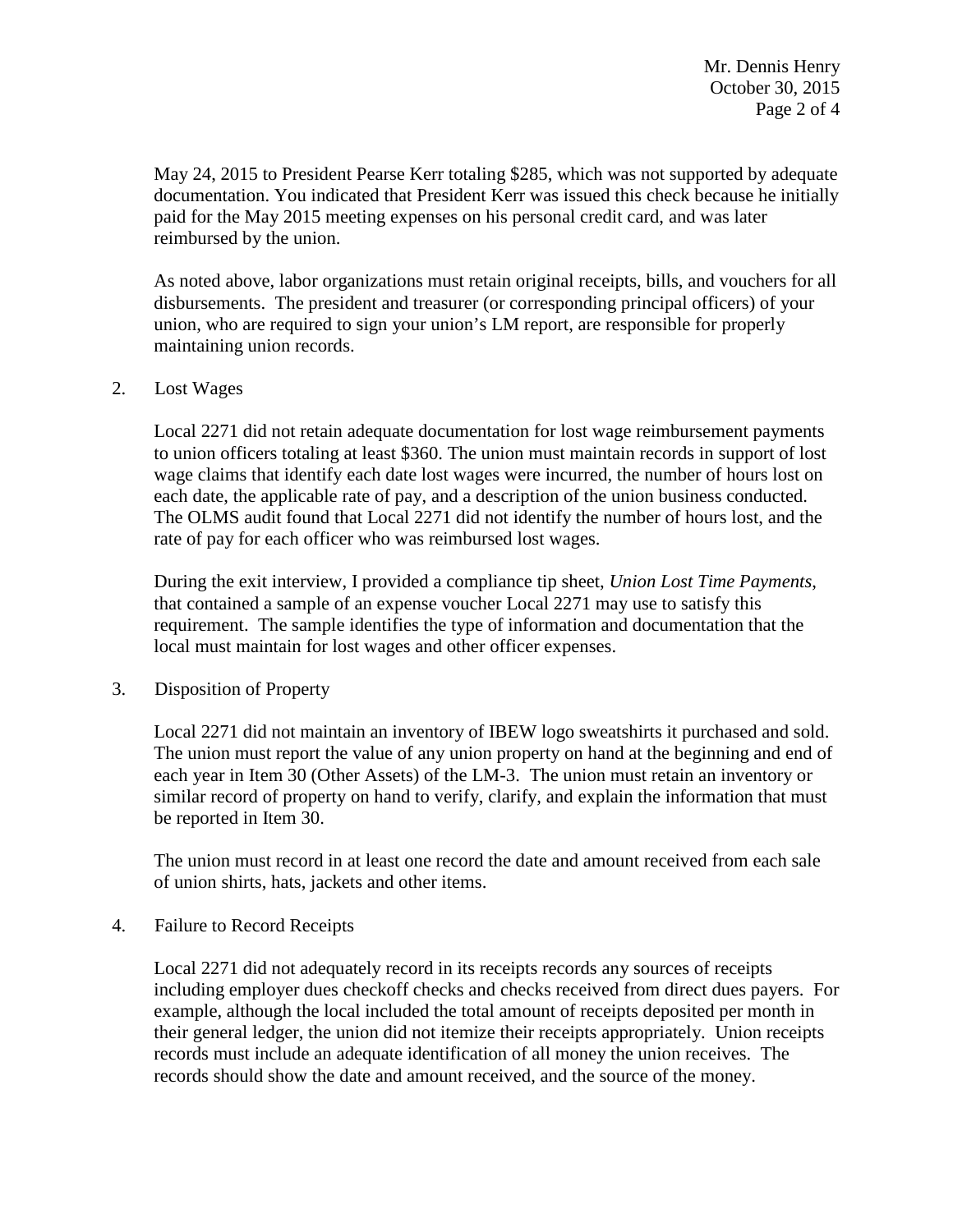Mr. Dennis Henry October 30, 2015 Page 3 of 4

5. Lack of Stipend Authorization

Local 2271 did not maintain records to verify that the officer stipends reported in Item 24 (All Officer and Disbursements to Officers) of the LM-3 were the authorized amounts and therefore were correctly reported. The union must keep a record, such as meeting minutes, to show the current stipend amounts authorized by the entity or individual in the union with the authority to establish officer stipends.

Based on your assurance that Local 2271 will retain adequate documentation in the future, OLMS will take no further enforcement action at this time regarding the above violations.

### Reporting Violations

The audit disclosed a violation of LMRDA Section 201(b), which requires labor organizations to file annual financial reports accurately disclosing their financial condition and operations. The Labor Organization Annual Report (Form LM-3) filed by Local 2271 for the fiscal year ended June 30, 2015 was deficient in the following areas:

1. Delinquent Report

The audit revealed that Local 2271 did not file their Form LM-3 until October 26, 2015. Form LM-3 must be filed within 90 days after the end of your organization's fiscal year (12-month reporting period). The law does not authorize the U.S. Department of Labor to grant an extension of time for filing reports for any reason.

2. Failure to File Bylaws

The audit disclosed a violation of LMRDA Section 201(a), which requires that a union submit a copy of its revised constitution and bylaws with its LM report when it makes changes to its constitution or bylaws. Local 2271 amended its constitution and bylaws in 2015, but did not file a copy with its LM report for that year.

Local 2271 has now filed a copy of its constitution and bylaws.

#### Other Violation

The audit disclosed the following other violation(s):

Inadequate Bonding

The audit revealed a violation of LMRDA Section 502 (Bonding), which requires that union officers and employees be bonded for no less than 10 percent of the total funds those individuals or their predecessors handled during the preceding fiscal year.